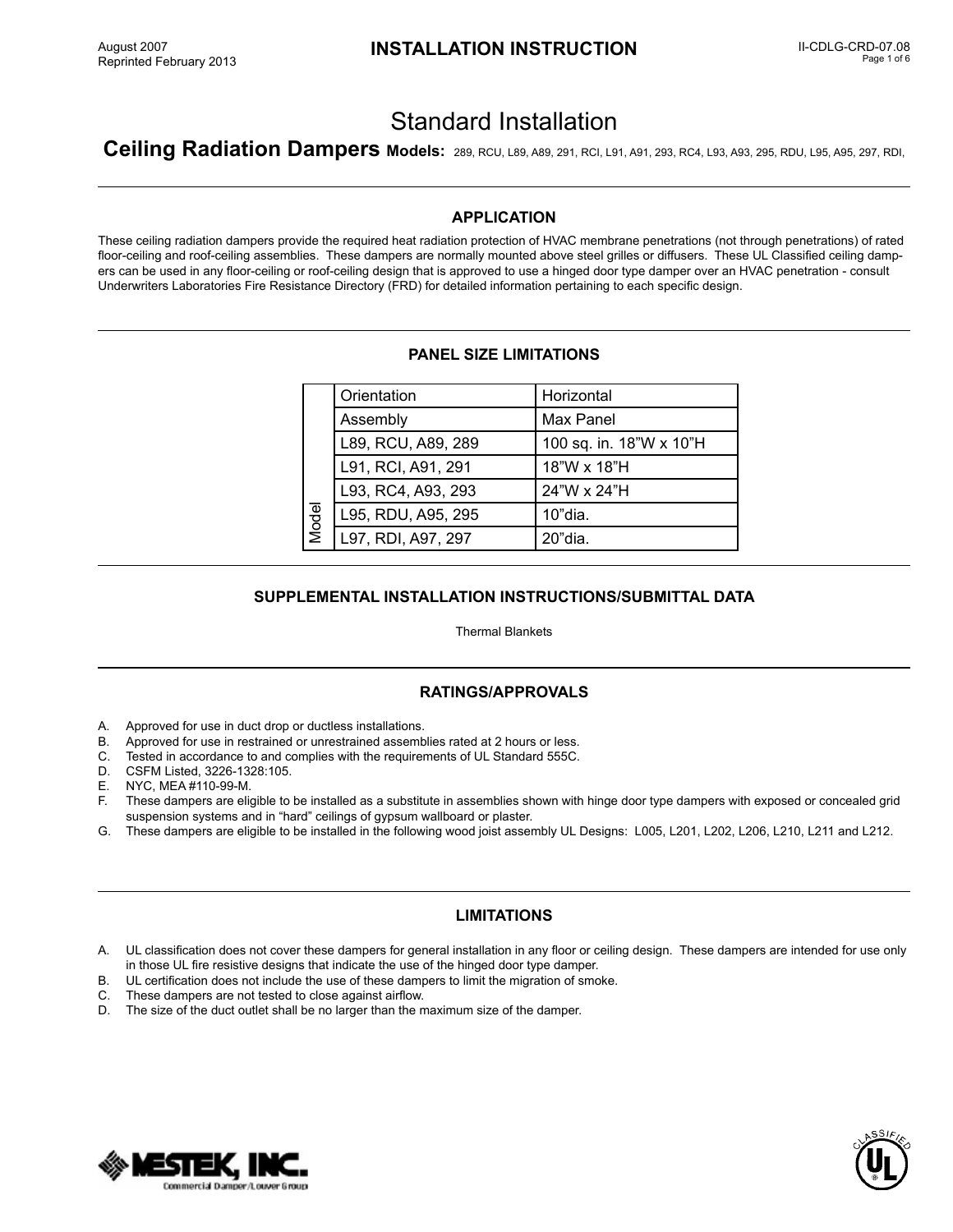# **INSTALLATION INSTRUCTION II-CDLG-CRD-07.08**

#### **INSTALLATION**

- 1. **General:** Three specific types of installations will be detailed. The general installation requirements listed below pertain to all three of these specific installations.
	- A. Dampers mounted into and supported by the ceiling grid system (Lay-In) See Figures 1 and 2.
	- B. Dampers mounted to and supported by the ductwork (Surface Mount) See Figures 3 and 4.
	- C. Dampers supported by the structure above (Surface Mount) See Figures 5 and 6.
- 2. **Blades:** The ceiling dampers are shipped with the blades in the closed position. During installation the blades must be manually opened and the free end of the fuse link attached to the adjacent blade.
- 3. **Sleeve:** Installations that require an extended upper frame to protect the damper blades from interference during closing may have a field provided sleeve. This sleeve is to be attached to the damper frame in the same manner as required for the duct drop to the damper frame.
- 4. **Ducts:** Duct outlets should be located in the field of an acoustical panel; however, where it is necessary to cut a main runner or cross tee, a vertical #12 SWG hanger wire shall support each cut end. A 1/2" clearance shall be maintained between the duct outlet and each cut end of a main runner or cross tee. The duct outlet shall be located so that no more than one main runner or cross tee is cut per opening. Class 0 or Class 1 flexible air ducts or air ducts bearing the UL listing mark may be used. A steel strap or #16 SWG wire shall be used to connect the flex air duct to the damper assembly. The flexible duct shall be supported on 6' centers maximum with steel straps and/or #12 SWG steel hanger wire and shall be at least 4" above the top of the ceiling membrane.
- 5. **Hanger Wires:** Hanger wires shall be a minimum of #12 SWG for all damper supports, installed vertically and not splayed. Hanger wires are to be directly connected to the structural members of the floor or roof about the dampers. A minimum of four wires, one at each corner, are required for square and rectangular dampers/duct drops. A minimum of three wires equally spaced are required for round dampers/duct drops.
- 6. **Clearance:** A maximum of 1/<sub>8</sub>" on each side (1/<sub>4</sub>" total) clearance may exist between the ceiling damper and the tee bars of a grid support or between the ceiling damper and the duct drop.
- 7. **Location:** The distance between the exposed surface of the ceiling and the lower surface of the damper blades shall not exceed 5" in any type of installation.
- 8. Connections: The grille or diffuser is mounted to the duct drop or ceiling damper using a minimum #8 steel sheet metal screws,  $^3\prime_{16}$  diameter steel rivets,  $\frac{1}{4}$ " tact welds. Screws and rivets shall be located a minimum of  $\frac{3}{16}$ " from the edge of the grill/diffuser, ceiling damper or duct drop. Spacing of fasteners shall be at least three equally spaced for round diffusers and 8" on center maximum per side for square/rectangular diffusers with at least one fastener on each side.  $\,$ Grille/diffuser to overlap the ceiling damper or duct drop by a minimum of  $^{9}/_{16}$ ".

Ceiling damper-to-duct drop method of attachment and overlap shall be identical to instructions to mount the grille or diffuser to the duct drop.

The ceiling damper and the grille/diffuser can be individually connected to the duct drop, or the grille/diffuser can be attached to the ceiling damper and that assembly attached to the duct drop.

The mounting fasteners must not interfere with the operation of the damper blades.

- 9. **Thermal Blankets**: In order to maintain the UL rating of ceiling assemblies that utilize a sloped or tapered top diffuser/grille or when the opening in the ceiling membrane is more than 1" larger than the ceiling damper, a thermal blanket is required. The thermal blanket shall be a minimum of  $\frac{1}{4}$ " thick ceramic fiber material with a density of 8 lbs./cu.ft. This blanket shall insulate the exterior area of the diffuser/grille and up to the plane of the damper blades. The thermal blanket is retained by #16 SWG steel wire.
- 10. **Grille/Diffuser:** The frame of the grille and the frame and top pan of the diffuser are to be of steel, the core can be of materials other than steel.
- 11. **Opposed Blade Dampers:** Opposed blade dampers may be utilized in any ceiling damper installation. The opposed blade damper may be installed into any ceiling damper with an extended lower frame or directly to the duct drop below the damper. No installation shall exceed the 5" distance allowed between the exposed surface of the ceiling and the lower surface of the damper blades.
- 12. **Ceiling:** For actual ceiling construction, refer to details for a particular design in the UL Fire Resistance Directory (FRD).



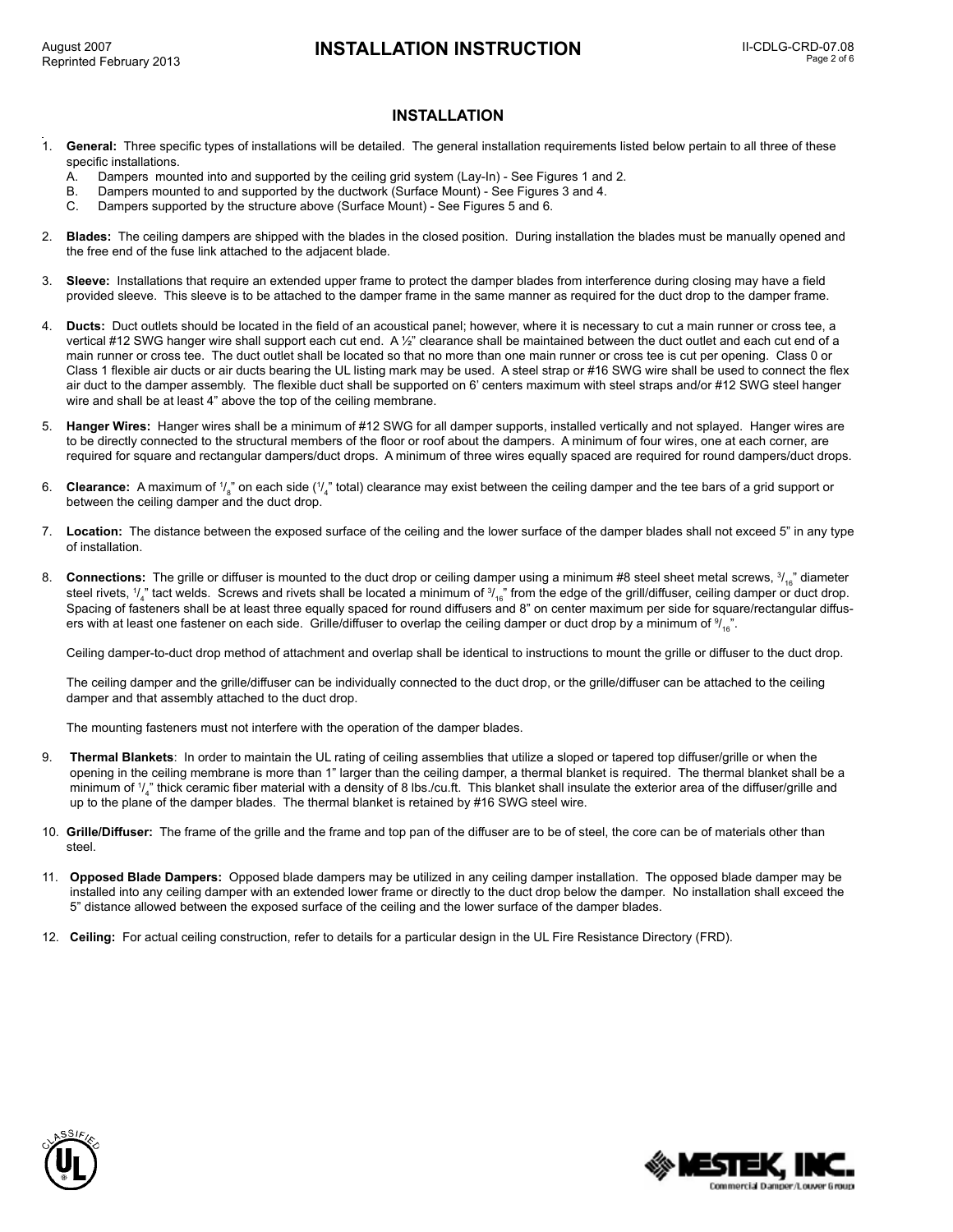# **Ceiling Damper Supported by a Grid System (Lay-In)**

The ceiling damper in this type of installation is supported by the ceiling grid (normally steel T-Bar). The ceiling damper can fill the opening and rests directly on the grid system (See Figure 1) or the ceiling damper mounts onto the reduced neck of a lay-in diffuser that rests directly on the grid system (See Figure 2). The grid system opening can be as large as 24"W x 24"H.





Shown with flex duct; can also be connected to a steel duct drop or unducted

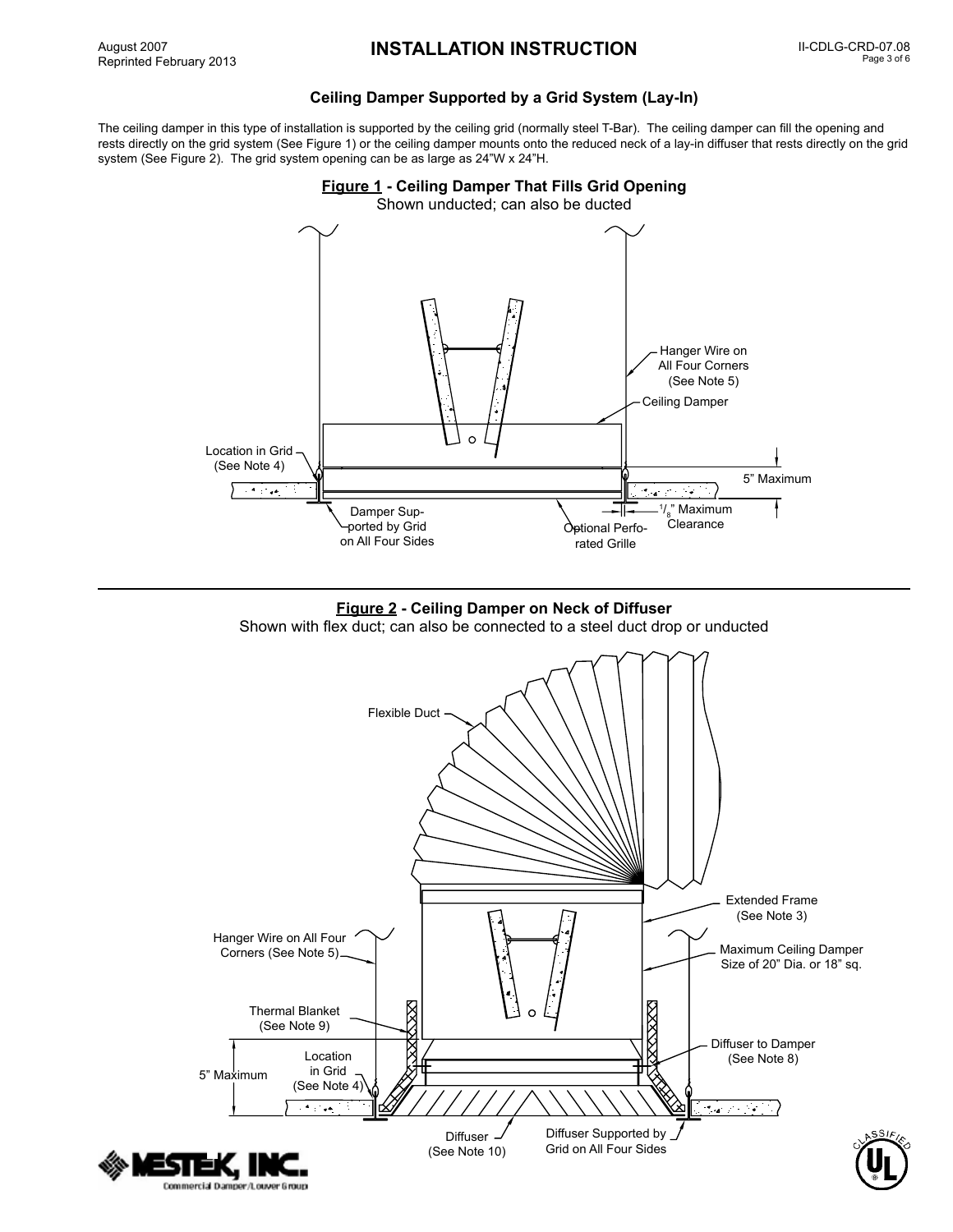SIEK. I Commercial Damper/Louver 6 roup

## **Ceiling Damper Supported by Ductwork (Surface Mount)**

The main duct above the damper supports the ceiling damper in this type of installation. The ceiling damper can fill the ceiling opening (See Figure 3) or the ceiling damper mounts onto the reducted neck of a surface mounted diffuser (See Figure 4). The opening can be as large as 24"W x 24"H. The steel flange (minimum of 1") of the diffuser or grille is to overlap and support the bottom surface of the ceiling membrane.

# Hanger Wire on All Four Corners (See Note 5) Steel Duct When Rectangular Duct Drop, 16-GA x  $1\frac{1}{2}$ " x  $\frac{1}{2}$ " 3" Maxi Channel can be Attached to Duct Steel Channels mum Drop with Minimum of (2x)  $\frac{3}{16}$ " Steel Duct Drop Bolts Ceiling Damper <sup>1</sup>/<sub>8</sub>" Clearance (See Note 6) Damper to Duct Drop, Diffuser/Grille to Duct Drop 5" Maximum (See Note 8) مد  $\frac{1}{2}$ " Maximum Diffuser/Grille (See Note 10)

# **Figure 3 - Ceiling Damper that Fills Ceiling Opening**





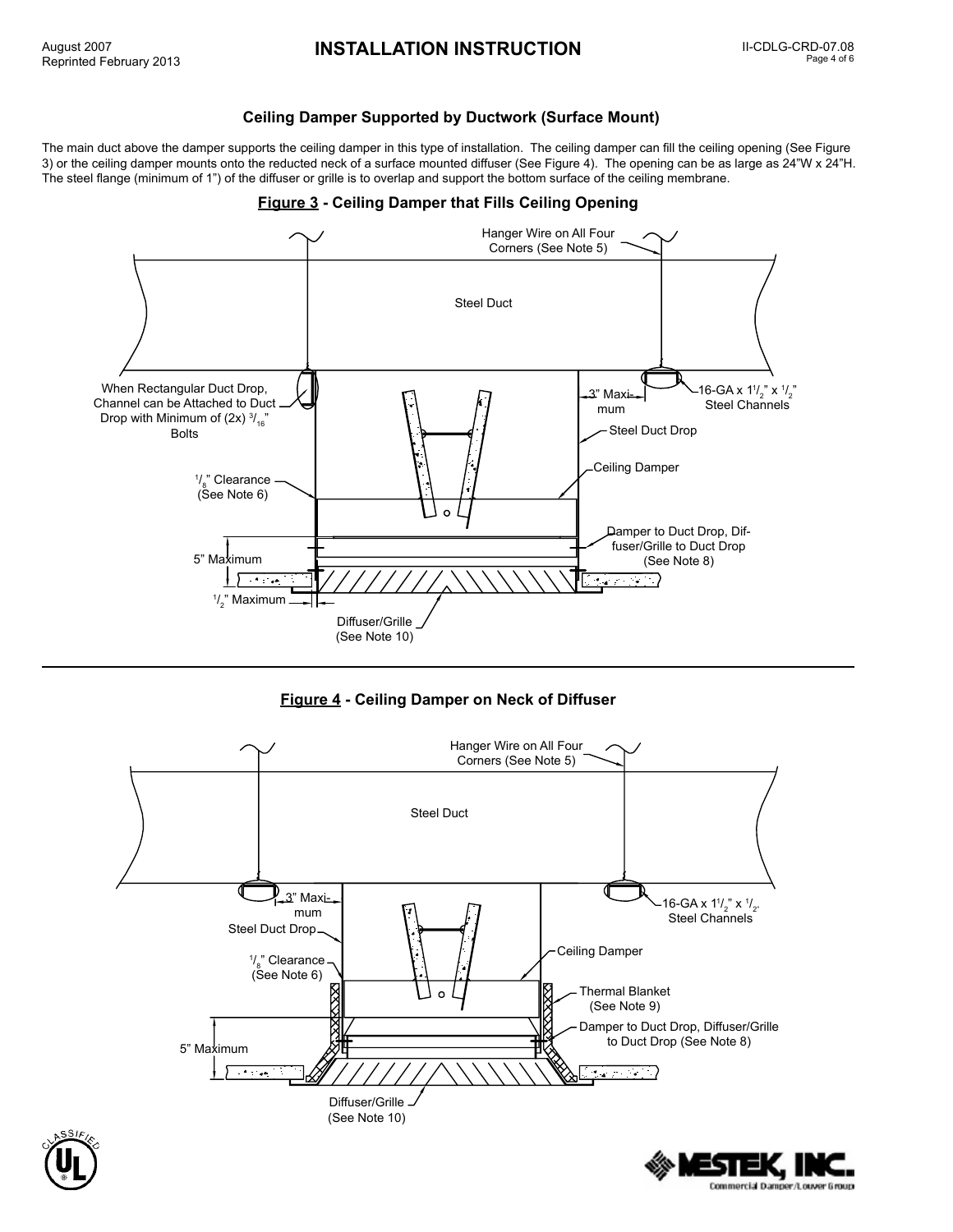Commercial Damper/Louver Group

# **Ceiling Damper Supported by Structure (Surface Mount)**

The ceiling damper in this type of installation is supported by the floor or roof structure above the damper. The ceiling damper can fill the ceiling opening (See Figure 5) or the ceiling damper mounts onto the reduced neck of a surface mounted diffuser (See Figure 6). The opening can be as large as 24"W x 24"H. The steel flange (minimum of 1") of the diffuser or grille is to overlap and support the bottom surface of the ceiling membrane